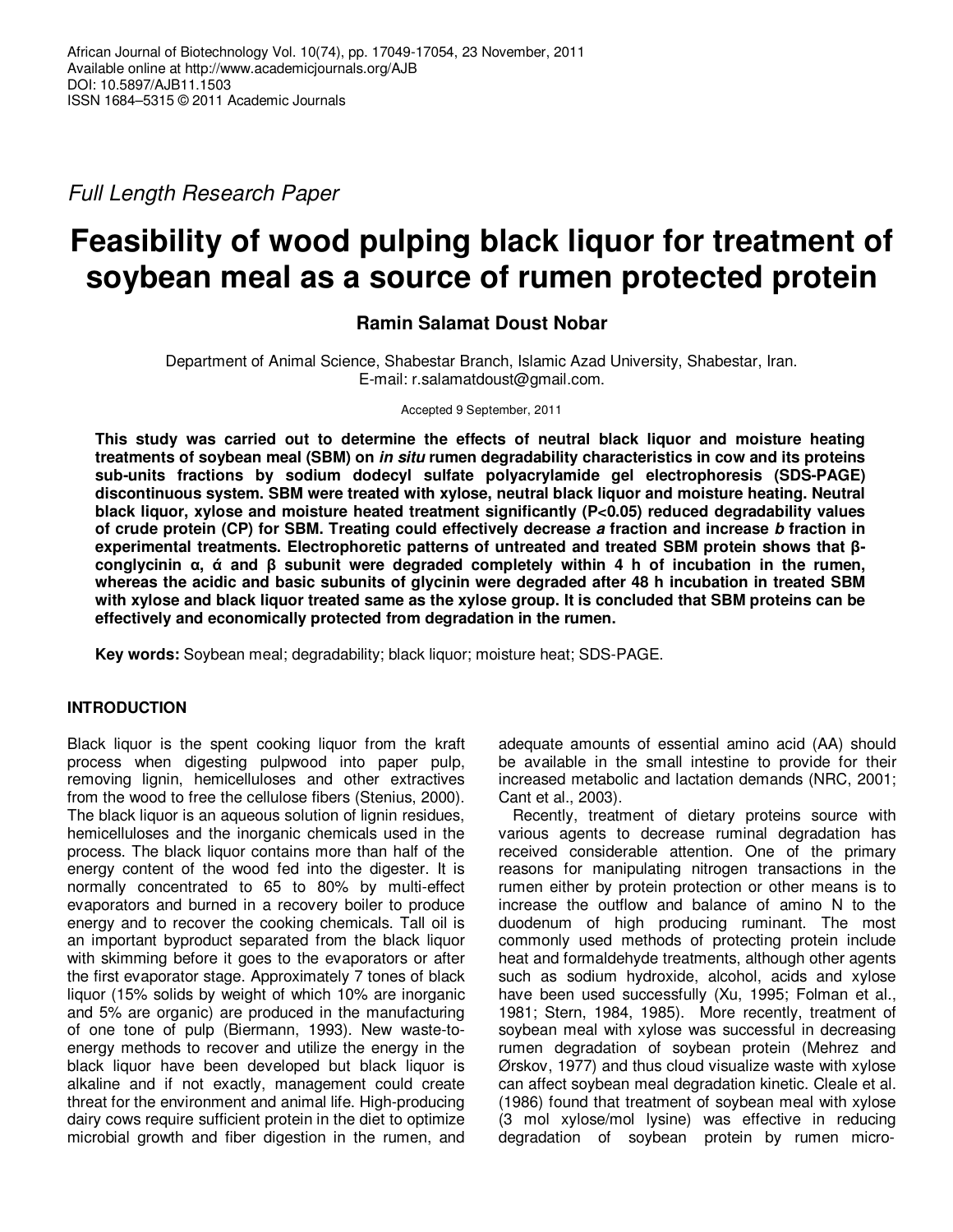organisms. It was concluded that controlled non enzymatic browning improved efficiency of soybean protein utilization by ruminants. Chalupa (1975) suggested that if the Millard reaction between sugar aldehyde groups and free amino groups can be controlled to decrease protein degradability in the rumen without adversely affecting intestinal protein digestibility, animal performance evaluated either by N retention or production would be increased. The objectives of this study were to (1) treat soybean meal with wood pulping waste (black liquor) as source of xylose and (2) reduce sugar and stimulate Millard reaction and determine protein degradation in the rumen and protein digestion of treated soybean meal (a source of rumen protected protein).

#### **MATERIALS AND METHODS**

#### **Sample preparation and treatment**

The SBM samples (soybean meal imported from Brazil) were obtained from commercial sources in Iran. SBM was treated with 3 and 6% neutral black liquor which was added together with 20% additional water to solvent-extracted soybean meal and heated (121°C and 117 KPa) via an autoclave for 30 min. The mixture was then cooled to room temperature and air dried to approximately 10% moisture.

#### **In situ evaluation of dry matter and crude protein**

Nylon bag technique was used to measure disappearance in the rumen of untreated and treated SBM. Nylon bags (45-m pore size; 9 × 14 cm bag size) containing 5 g of SBM samples were incubated in the rumen of each cow. Two bags of each type of treated SBM were removed after 2, 4, 8, 16, 24 and 48 h of incubation in the rumen. Then, individual bags with contents were washed in running tap water until the bags were free of rumen matter. Bags were then dried to a constant weight at 60°C for 48 h and weighed. The solubility or washing loss was determined by soaking samples of each material in water at 37 to 40°C for 1 h followed by the washing procedure earlier mentioned. Digestion kinetics of CP was determined according to the equation of Ørskov and McDonald (1979):

$$
P = a + b(1 - e^{-ct})
$$

Where,  $p$  is the amount degraded at  $a$  time;  $a$ , the rapidly soluble fraction  $(g/kg)$ ; b, the potentially degradable fraction  $(g/kg)$ ; c, the constant rate of disappearance of  $b$ ; and  $t$ , the time of incubation (h).

The effective rumen degradability of CP was estimated using the equation of Ørskov and McDonald (1979):

$$
P_e = \frac{a + bc}{K + C}
$$

Where,  $P_e$  is the effective degradation; k, the fractional ruminal outflow rate; a, b and c are as defined earlier.

Effective degradability was calculated with an estimated solid outflow rate from the rumen (k) of 0.02, 0.05 and 0.08  $h^{-1}$  (Bhargava and Ørskov, 1987).

#### **Determination of rumen degradability**

In the procedure of ruminal incubation, the method of Mehrez and Ørskov (1977) was followed. For this, 5 g of different samples of SBM were weighed in duplicate into nylon bags. Each group included 42 samples (two replicates  $\times$  seven incubation periods  $\times$ three cows for each treatment) prepared into individual nylon bags for assay. Bags were incubated in the ventral sac of the rumen of three Iranian Taleshi native cows for 0, 2, 4, 8, 16, 24 and 48 h. Diet was offered at 20 g/kg of body weight daily in two equal portions (08:00 and 16:00 h). Immediately after removal from the rumen, bags were put in ice water to stop microbial fermentation and washed under tap water until the rinsing water became colorless, then dried out and weighed.

#### **SDS-PAGE**

Protein sub-units were fractionated by a SDS-PAGE discontinuous system (Laemmli, 1970). All ruminal undegradable fractions from each incubation period were ground and replicate samples were pooled. 20 µl of untreated or treated SBM was placed into 750 µl SDS-PAGE sample buffer. After 30 min of mixing (vortex and inverse), samples were immersed at 90°C for 3 min, and then centrifuged at 10000  $\times g$  for 1 min. A 25 µl aliquot of each sample was loaded into the sample well. Electrophoresis of proteins was on 12.5% resolving gel (1.0  $\times$  110  $\times$  140 mm) with 3.75% acrylamide stacking gel. The gels were kept at a constant current of 30 mA until the bromophenol blue marker dye reached the bottom of the gel. Protein fixation and staining were completed simultaneously using a solution of Coomassie brilliant blue. Gel destaining was accomplished by using a 300 ml/l methanol and 70 ml/l acetic acid solution. One standard protein mixture including β-galactosidase (116 kDa), bovine plasma albumin (66.0 kDa), ovalbumin (45.0 kDa), lactate dehydrogenase (35.0 kDa), soybean trypsin inhibitor (21.5 kDa), β-lactoglobulin (18.4 kDa) and lysozyme (14.4 kDa) was used.

#### **Calculation of the ruminal degradability**

Digestion kinetic parameters of DM and CP were determined according to the equation of Ørskov and McDonald (1979) as:

$$
P = a + b (1 - e^{-ct})
$$

Where: P is CP disappearance (g/kg) at time t (h), a is the soluble fraction (g/kg), b is the potentially degradable fraction (g/kg) and c is the rate of degradation (/h) of b fraction. Effective rumen degradability of DM and CP was estimated using the equation of Ørskov and McDonald (1979) as:

$$
ERD = a + \frac{bc}{c+k}
$$

Where, ERD is the effective rumen degradability, k is the rumen outflow rate, and  $a$ ,  $b$  and  $c$  are as defined earlier. Effective degradability was calculated with estimated rumen outflow rates of 0.02, 0.05 and 0.08/h (Bhargava and Ørskov, 1987).

#### **Statistical analysis**

The degradability parameters for the *in situ* nylon bags and *in vitro* CP digestibility data were analyzed as a completely randomized design by a variance analysis GLM procedure of SAS (1996) according to this model:  $Y = \mu + Ti + e_{ii}$ . Where  $\mu$  is the overall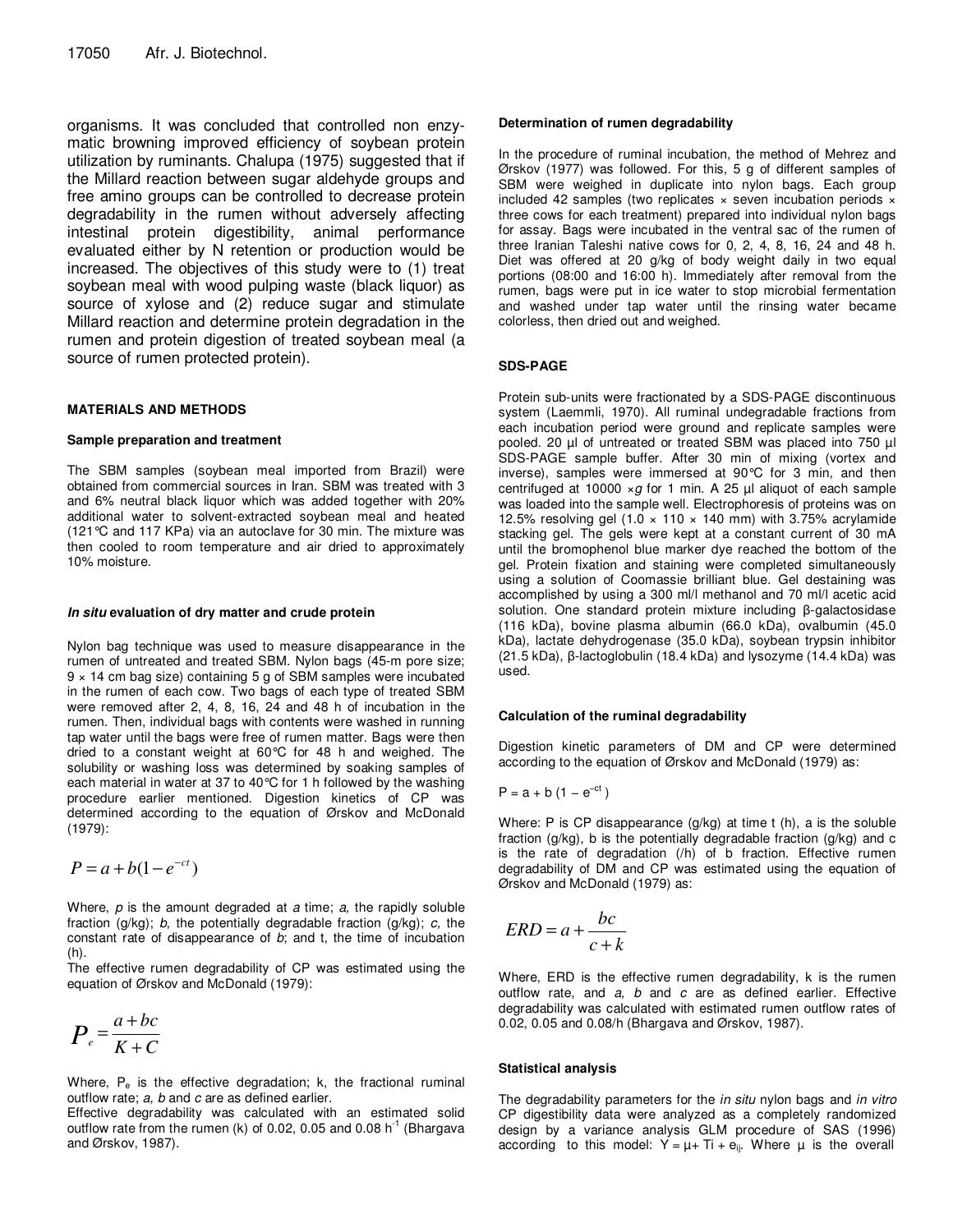| <b>Parameter</b>               | Degradation characteristic (g/kg) |               |                 |        | ERD (g/kg) at outflow rate (/h) |               |                     |
|--------------------------------|-----------------------------------|---------------|-----------------|--------|---------------------------------|---------------|---------------------|
|                                | а                                 | b             | $a+b$           | C      | $0.02 h^{-1}$                   | $0.05 h^{-1}$ | $0.08 h^{-1}$       |
| Control                        | $8.55^{\circ}$                    | $88.81^\circ$ | $97.38^{a}$     | 0.082  | $80.00^a$                       | $63.77^a$     | $53.57^a$           |
| Xylose $(5 \text{ gkg}^{-1})$  | $2.53^{bc}$                       | $90.90^{b}$   | $93.43^{\circ}$ | 0.089  | 76.83 <sup>ab</sup>             | $60.83^{ab}$  | $50.53^{ab}$        |
| Xylose $(10 \text{ gkg}^{-1})$ | $3.28^{bc}$                       | $90.43^{b}$   | $93.71^{\circ}$ | 0.085  | 76.40 <sup>ab</sup>             | $60.23^{ab}$  | 49.87 <sup>ab</sup> |
| Neutral black liquor (3%)      | $2.58^{bc}$                       | $90.83^{b}$   | $93.41^{\circ}$ | 0.093  | $77.60^{b}$                     | $61.93^{ab}$  | $51.70^{ab}$        |
| Neutral black liquor (6%)      | 1.71c                             | $93.86^{a}$   | $95.46^{b}$     | 0.083  | $77.27^{b}$                     | $60.30^{ab}$  | $49.53^{ab}$        |
| <b>SEM</b>                     | 0.2631                            | 1.1032        | 1.1725          | 0.0016 | 1.0054                          | 0.8809        | 0.7850              |
| P value                        | 0.04238                           | 0.0326        | 0.0126          | 0.0645 | 0.0421                          | 0.0722        | 0.0644              |

**Table 1.** The rumen degradation characteristics of crude protein in untreated and treated soybean meal.

'a' The water soluble fraction (g/kg), 'b' the potentially degradable fraction (g/kg), 'c' the rate of degradation (h<sup>-1</sup>) of 'b' fraction, ERD, effective rumen degradability of DM or CP ( $g/kg$  DM or CP) measured at outflow rate  $k = 0.02$ , 0.05 and 0.08/h.

**Table 2.** Molecular weights (kDa) of major subunits of soybean meal proteins.

| <b>Subunit</b> | This study | Romagnolo et al. (1990) | Mujoo and Trinh (2003) |
|----------------|------------|-------------------------|------------------------|
| β-Conglycinin  |            |                         |                        |
| Ά              | 86.26      | 93.2                    | 80.0                   |
| A              | 70.59      | 72.4                    | 75.0                   |
| B              | 43.41      | 48.4                    | 50.0                   |
| Glycinin       |            |                         |                        |
| Acidic         | 30.76      | 36.3-38.9               | 34.0                   |
| Basic          | 18.01      | 20.7                    | 15.0                   |

average,  $T_i$  is the treatment effect and  $e_{ii}$  is the residual error. When a significant difference was found, means were separated using Tukey test (Steel and Torrie, 1980). Differences were considered to be significant if P<0.05.

# **RESULTS**

# **Ruminal CP degradability**

Ruminal CP degradation parameters of untreated and treated black liquor of SBM are shown in Tables 1 and 2. Coefficients a, b and  $a+b$  for CP were affected (P<0.05) by the 30 min autoclaving processing time and levels of xylose and black liquor. Moisture heating with xylose and black liquor significantly affected a and b fractions as compared to the control group. Application of xylose 5 and 10 g/kg decreased a fraction as compared to the control group and from 8.55%, it significantly reached 2.53 and 3.28%, respectively, but usage of neutral black liquor of 3 and 6% had better effect on the decrease of a fraction and significantly reached 2.58 and 1.71%, respectively. Results show that reducing sugar such as xylose with stimulation of Millard reaction could decrease solubility of proteins of soybean meal.

The *b* fraction increased with treatment. The levels of xylose including 5 and 10 g/kg affected b fraction content and significantly were increased from 88.81% in the control group to 90.90 and 90.43%, respectively. Also, application of 3% neutral black liquor had the same result with xylose but 6% level of neutral black liquor had good effect on the increase of  $b$  fraction and significantly reached 93.86%.

# **Electrophoretic profile of soybean meal protein subunits**

The SDS-PAGE analysis of different treated soybean meal protein is presented in Figure 1. Two major components were observed: β-congylcinin and glycinin. Three components of β-congylcinin α, ά, and δ were separated with estimated molecular weights of 86.26, 70.59 and 43.41 kDa, respectively. Two main polypeptide bands were identified as acidic and basic sub-units of glycinin with estimated molecular weights of 30.76 and 18.01 KDa, respectively. The estimated molecular weights for acidic and basic glycinin sub-units are in agreement with those previously reported (Kella et al.,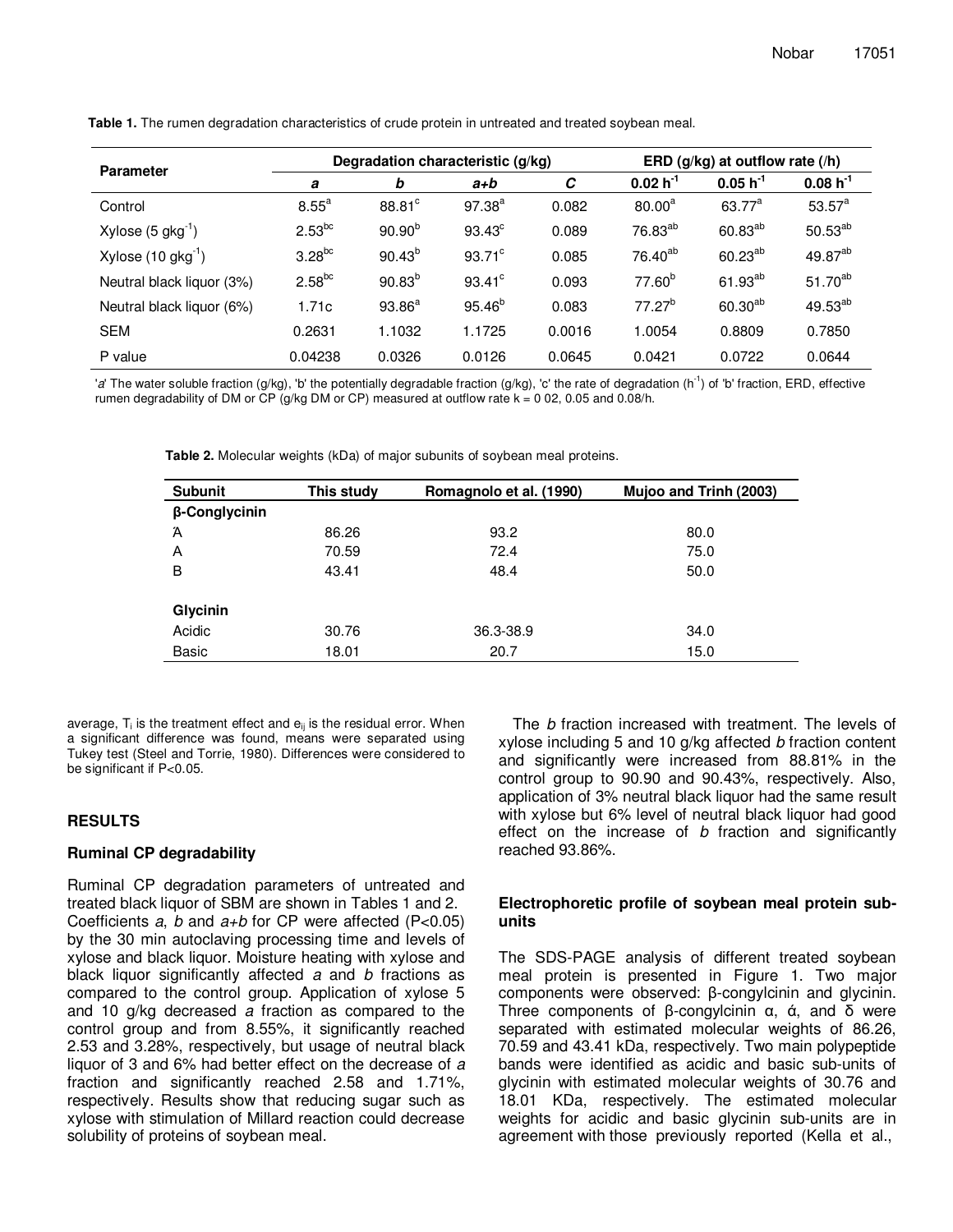

30 min moisture heating and 6 percent neutral black liquor

**Figure 1.** 12% SDS-PAGE slab gel analysis of different treated soybean meal proteins. α, ά`, and β: Sub-units of ά β-congylcinin, acidic and basic sub-units of glycinin.

1989; Van der Aar et al., 1983). β-Congylcinin was more susceptible to rumen degradation than the glycinin subunits (Figure 1).

 The resistance to ruminal degradation of glycinin when compared with β-conglycinin is probably associated with its chemical and physical structure. Its acidic and basic subunits are associated through intermolecular disulfide bridges and most of the S-S links are buried in the interior part of the glycinin molecules (Langan, 1972). In addition, electrostatic and hydrophobic associations are involved in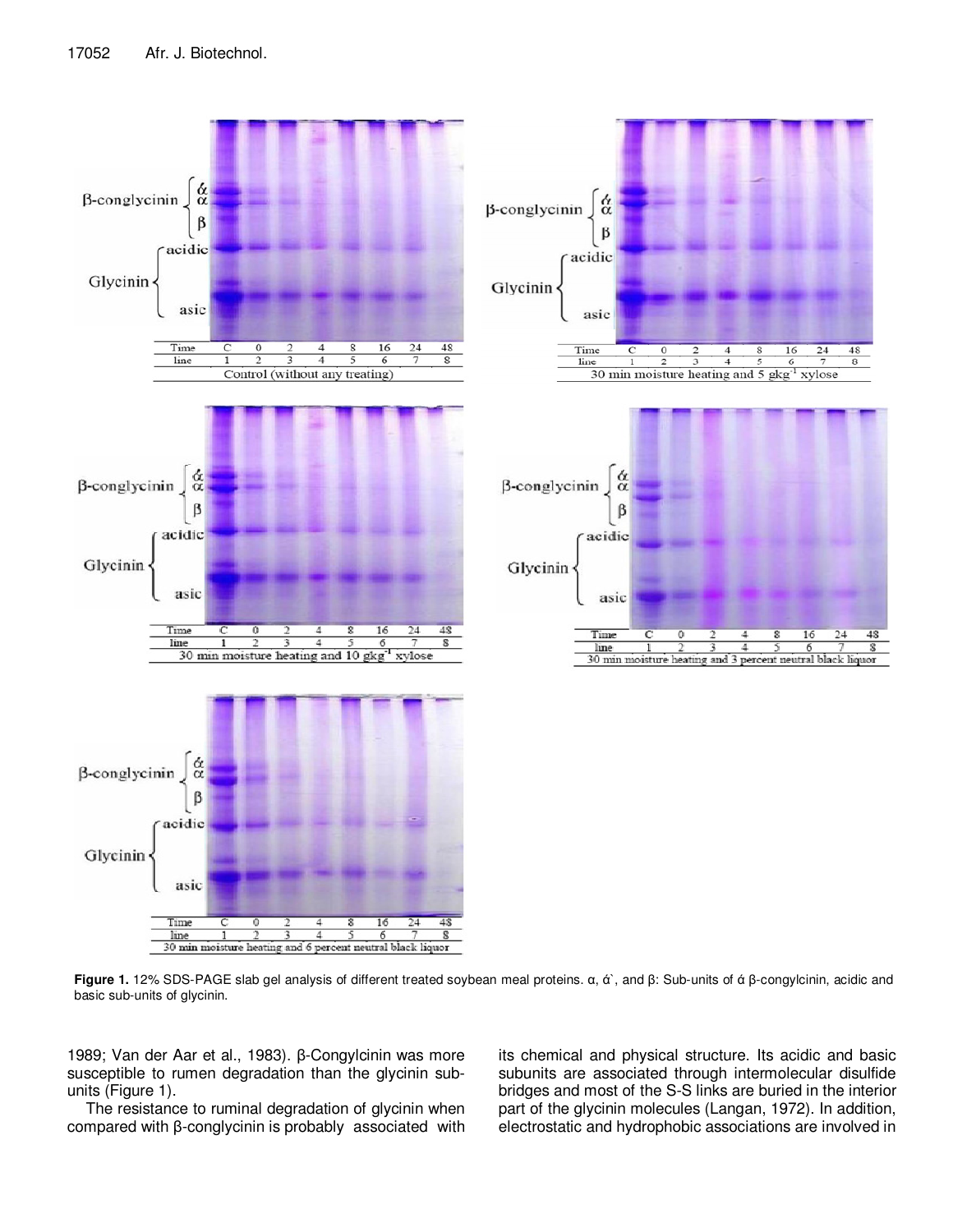maintaining the tertiary structure of glycinin.

### **Molecular weights of SBM protein sub-units**

The 12% SDS-PAGE slab gel analysis of SBM proteins is shown in Figure 1. Molecular weights of the principal components of the SBM proteins are shown in Table 2. The two major components observed were β-conglycinin and glycinin. The approximate molecular weights of the β- conglycinin ά, α and β subunits were 86.26, 70.59 and 43.41 kDa and glycinin acidic and basic subunits were 30.76 and 18.01 kDa, respectively.

# **DISCUSSION**

# **Protein degradation of untreated and treated SBM in the rumen**

According to the results, neutral black liquor effectively stimulated Millard reaction and this product when compared with xylose, is very cheap and is economical for increase in soybean meal nutritional value for high producing ruminants. These results are in agreement with other studies using SBM (McAllister et al., 1993; Stanford et al., 1995). Potential of degradability  $(a+b)$  was related with a and b contents. Treating SBM decreased a fraction and this condition affected  $(a+b)$  contents, and from 97.38% in control group, it reached 93.43 to 95.46% in experimental treatment. Rate of degradation (c) changed from 0.081 to 0.093 fraction  $h^{-1}$  but it was not significant. Crude protein in untreated SBM had a degradability curve characterized by an instantaneous soluble fraction "a" of 8.55; fraction "b" of 88.81; fraction "c" of 0.082 (Table 1). These values are approximately in the normal range for SBM (Ørskov, 1992). The predicted effective degradability values of untreated SBM CP at rumen outflow rates of 0.02, 0.05 and 0.08/h were 80.0, 63.77 and 53.57, respectively. The value of soybean meal at rumen outflow rate of 0.05/h is similar to the Ganesh and Grieve (1990) value of 0.656. Romagnolo et al. (1990) obtained a degradability of 0.738, which was equal to the value obtained at a 0.04/h outflow rate in this study. Xylose treatment decreased effective rumen degradability values of CP at three outflow rates. Windschitl and Stern (1988) reported that Lysine is the primary amino acid involved in the Maillard reaction, which is responsible for the decrease in CP degradation after xylose treatment. SBM samples treated with neutral black liquor like xylose could stimulate Millard reaction and protect SBM protein against microorganism degradation and increase the proportion of RUP in SBM considerably (Windschitl and Stern, 1988; Waltz and Stern, 1989). Black liquor is one of wood and paper factory waste and is hazardous to the environment, but when neutralized, this product is converted to good and cheap xylose source for treating

protein supplements. Autoclaving decreased the immediate soluble CP fraction and increased the potentially degradable fraction. The degradation rate of the b fraction decreased with this treatment. As a consequence, the effective degradability of CP at rumen outflow rate of 0.05/h had difference as compared to untreated SBM. The mechanisms causing the protection of protein against ruminal degradation in heat-treated SBM are complex. However, it is likely that chemical reactions occurring during heat processing are responsible for the reduction in ruminal degradation. To predict the effect of heat treatment, the processing history of the feedstuff, processing temperature and time, moisture content, site and temperature of steam/water added, pressure, energy input, and variety and growing conditions should be known. However, black liquor as source of reducing sugar helps in increasing the rate of formation of Millard reaction.

# **Conclusion**

It is concluded that SBM proteins can be effectively and economically protected from degradation in the rumen by black neutral liquor and moisture heating treatment. SDS-PAGE is useful in studying the fractional protein degradation of soybean meal proteins in the rumen.

#### **REFERENCES**

- Bhargava PK, Ørskovrskov ER (1987). Manual for the use of Nylon Bag Technique in the Evaluation of Feedstuffs. Rowett Research Institute, Aberdeen, Scotland, UK.
- Biermann CJ (1993). Essentials of Pulping and Papermaking. San Diego: Acad. Press.
- Cant JL, Berthiaume R, Lapierre H, Luimes PH, McBride BW, Packeao D (2003). Responses of the bovine mammary glands to absorptive supply of single amino acids. Can. J. Anim. Sci. 83: 341–355.
- Chalupa W (1975). Rumen bypass and protection of proteins and amino acids. J. Dairy Sci. 58: 1198.
- Cleale RM, Klopfenstein TJ, Britton RA, Satterlee LD (I986). Induced non-enzymatic browning of soybean meal for enhancing efficiency of protein utilization by ruminants. J. Anita Sci. 63(Suppl. 1): 139. (Abstr.)
- Folman Y, Neumark H, Kaim M, Kaufmann W (1981). Performance, rumen and blood metabolites in high-yielding cows fed varying protein percents and protected soybean. J. Dairy Sci. 64: p. 759.
- Ganesh D, Grieve DG (1990). Effect of roasting raw soybeans at three temperatures on in situ dry matter and itrogen disappearance in dairy cows. J. Dairy Sci. 73: 3222–3230.
- Laemmli UK (1970). Cleavage of structural proteins during the assembly of the head of bacteriophage T4. Nature, 227: 680-292.
- McAllister TA, Cheng KJ, Beauchemin KA, Bailey DRC, Pickaord MD, Gilbert RP (1993). Use of lignosulfonate to decrease the rumen degradability of canola meal protein. Can. J. Anim. Sci. 73: 211-215.
- McAllister TA, Xu Z, Pickard M, Cheng KJ (1995). Comparison of lignosulfonate-treated canola meal and soybean meal as rumen undegradable protein supplements for lambs. Can. J. Anim. Sci. 75: 371-377.
- Mehrez AZ, Ørskov ER (1977). A study of the artificial bag technique determining the digestibility of feeds in the rumen. J. Agric. Sci. (Camb.) 88: 645-650.

National Research Council (2001). Nutrient Requirements of Dairy